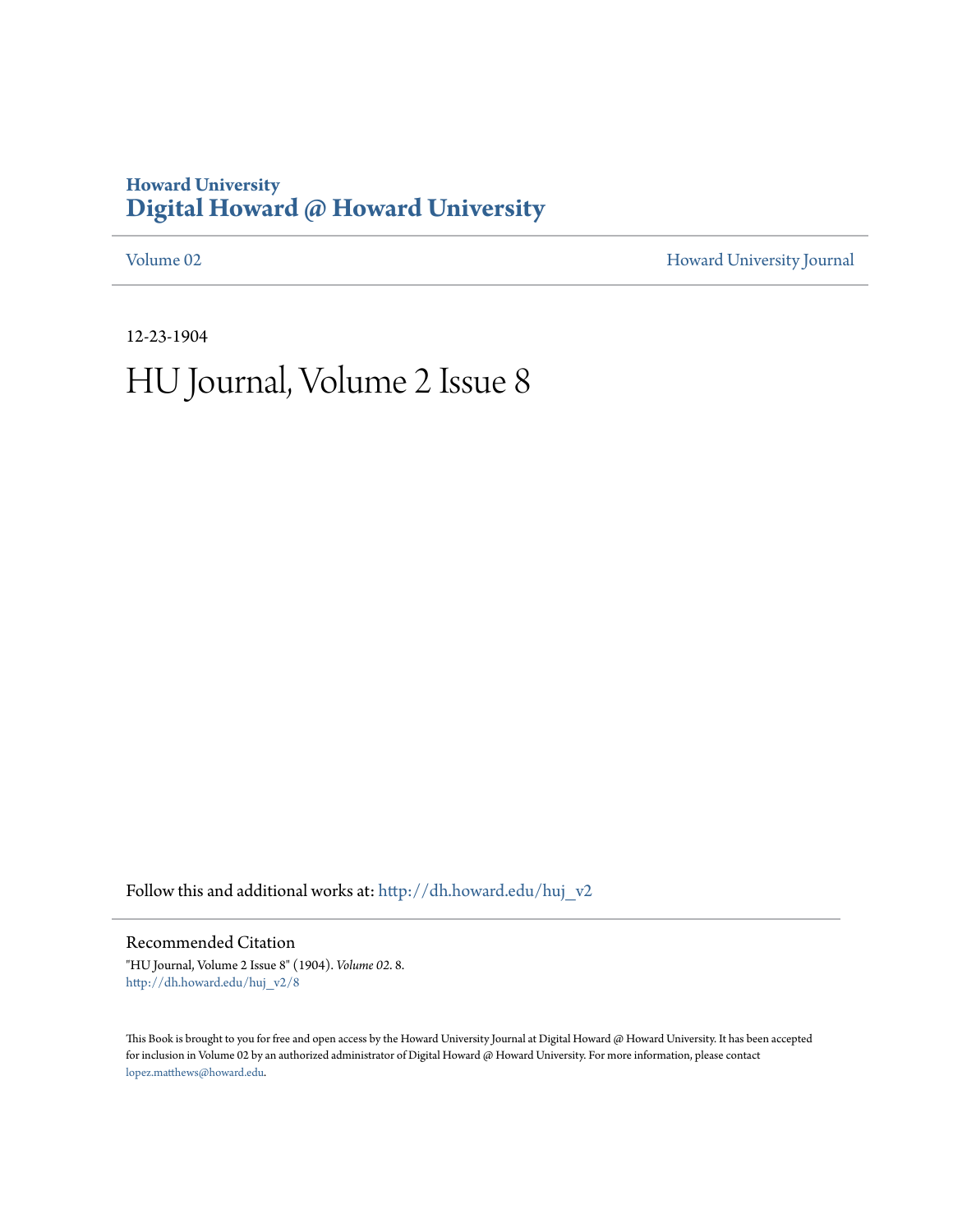# The University Journal

#### **NO EXCELLENCE WITHOUT LABOR.**

Yol. *<sup>2</sup> .*

—

#### WASHINGTON, D. C., DECEMBER 23, 1904. No. 8, No. 8,

MERRY CHRISTMAS to all! In the joys and festivities of nation, may we never forget the great gift of Christ to the world. We can only show our gratitude in a reasonable appropriation of the principles of Christ in our lives. Christmas comes but once a year, but the when the next temptation comes. gift of Christ is ever with us.

#### Christmas Day.

It is co ming, it is coming, Be the weather dark or fair. See the joy in all the faces Reel the blessings in the air.

Let the old and young be merry, Spread the tidings far and near,

Let us banish care and sorrow For it comes but once a year.

Get the dinner table ready, Let us have a joyous feast. Scour the country for the turkeys

From the westward to the east.

Some of course must have their chicken; Let them have some 'possum too,

Sweet potatoes and hot biscuits With the butter oozing through.

Pumpkin pies and apple dumplings, Eat and drink and merry be,

But of all.the meats and dainties Save the turkey bone for me.

On this day each one must surely Have his favorite kind of meat, And prepare a sumptous dinner

That the gods would like to eat.

So with joyful songs of laughter, Let us pass the time away, Thankful for this nice vacation

And a merry Xmas day.

WADE.

#### Theological Department-

"Could the young but realize how soon they will become mere bundles of habits," says Prof. William James, of Harvard, in his text-book on psychology, "they would give more heed to their conduct while in the plastic state. Every smallest stroke of virtue or! The election of Shoemaker Douglas as Governor vice leaves its scars. The drunken Rip Van Winkle, of Massachusetts seems to verify the prophecy that the in Jefferson's play excuses himself from every fresh last shall be first.

derelection by saying, 'I won't count this time?' Well, he may not count it, and a kind heaven may not count it, but it is being counted, none the less. Down among the nerve cells and fibers the molecules are counting, registering and storing it up, to be used against him

" Nothing we ever do is, in strict scientific literalness, wiped out. Of coarse this has its good side as well as its bad one. As we become permanent drunkards by so many separate drinks, so we become saints in the moral, and authorities and experts in the practical and scientific spheres by so many-separate acts and hours of work."

The program of the Theological Literary Society at its last meeting was the installation of officers. The president, I. S. Holness, delivered his inaugural address, which received high compliments from both faculty and students.

Rev. Wm. Craven, class '04; now pastor of the Free Will Baptist church in Charlestown, W. Va., was present and made some very pointed remarks as to one's qualifications for success in the Christian ministry. He laid particular stress upon the cultivation of the heart which goes to make a man what he is at best. Rev. Craven has a large and influential congregation of over two hundred eighty-five members. Many have been added to the church roll during his pastorate. He had a pleasant trip to his home in Illinois, and also to the Fair at St Louis. On July 31, 1904, Rev. Craven was married to Miss Josephine Seibert, of Charlestown, W. Ya. We neglected to say that his congregation at Sheperdtown is included in the two hundred eighty-five members.

A very interesting program was rendered at the meeting of the Livingston Missionary Society which was held on Friday evening, Dec. 16th. Select reading by Mr. Walters on "The Study of Missions" showed the intellectual as well as the spiritual benefit to be derived therefrom. Paper by Mr. H. A. Pettus on the "Needs of Home Missions," called attention to the great work which must be done for the unfortunate outcasts in the slums of our large cities. "What One Man Can do." reading and comments by Mr. Jas. Wright. Remarks were made by Dean Clark and Prof. Ewell.

"I wish I had your chances," said a poor man to a rich friend. "Why! I picked them up after you passed them by," answered the friend.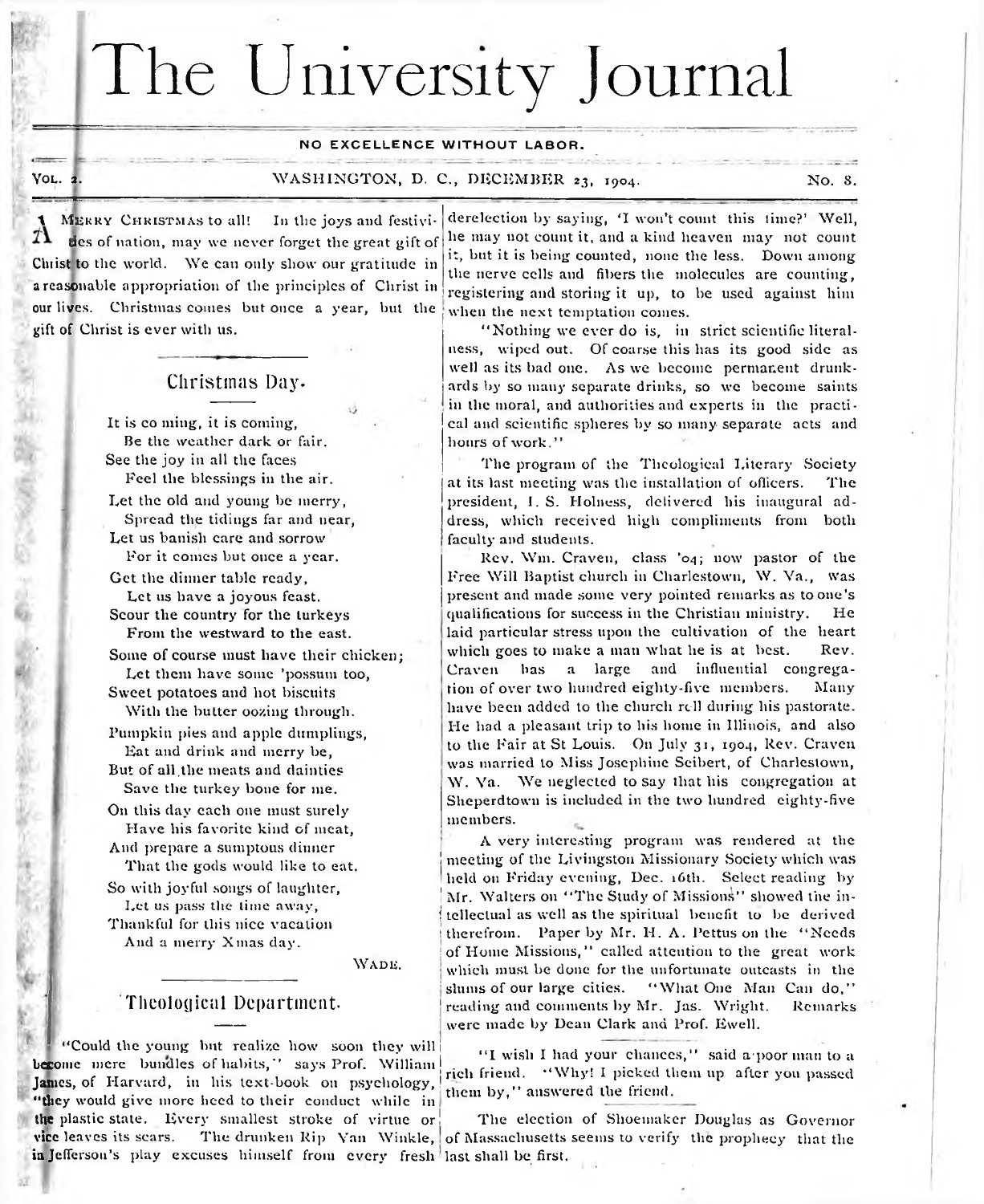TERMS-50 Cents per. year, - Single Copy, 5 Cents

J. HORACE DODD, JR., '05. *Editor-in-Chief.* 

*Associate Editors*: {T. C. JORDAN, '05. '05.

R. H. W. PINKETT, '05. A. D. TATE, '07, Assistant Business Manager. A. P. RUSSELL, JR., '05.  $\sim$ *Secretary.*] Minners.  $\text{STAPF}$  : J. W. MANONEY, Theology, '05. W. H. WASHINGTON, A. B., Medie., '08.

Students and Alumni of the University are invited to contribute.

WASHINGTON, D. C., DECEMBER 23, 1904.

It seems to have been as easy for Mrs. Chadwick to get into a cloud of debt as it is difficult for her creditors to see the silver lining.

Our navy is stroug enough to protect us against anything except Congress.

Mr. Ryeacre-Yes, there certainly is lots in the papers these days about the electoral college.

Son Silas-Gosh, I never heard of that college before. What is the strength of the football team?

Gotrox— Nope; times are too hard, 'em each a tweuty-dollar bill instead.

The Public Schoo! Kindergarten in the Howard University Christianity.

suggested to the Board of Education oi the District the better. Smother that belief for a while and defer to advisability of placing a kindergarten at the University. jothers. Study the best that is in the people around To emphasize the suggestion, he offered a large room in you. Think more of them and less of yourself Try to the practice school of Teachers' College for its headquar-, make them comfortable and happy in all little ways, ters. The School Board accepted the offer, and one of  $\Lambda$ t heart cherish high and unselfish ideals. If the mass the four new public school kindergartens is housed here, of our school girls would do this for a while, the man-Its session began September 19, 19O4, under most favor-' liers of our people would improve, for it is always, in able conditions. Miss Grace P. Campbell, formerly of civilized lands, the women who set the standard of Magruder School, is In charge, with Miss Cora Williams manners. It seems to me that many of our young men as her asistant. The school has an enrollment of forty-; misunderstand the meaning of college spirit. If college six pupils, with an average attendance of thirty five, spirit means bad manners, then don't have college spirthe ages of the children range from four to six years. It Don't insist upon being noisy and boisterous at in-The daily session is from nine o'clock until noon.  $\qquad$  door gatherings and quiet as mice during the games on

The placing of this kindergarten in the Teachers' ithe campus. Reverse it.

The University Journal. College Practice School is significant. The far-sighted The University Journal.  $\begin{bmatrix} \text{Collect the} \\ \text{policy which made it possible is in accord with the} \end{bmatrix}$ modern idea of conserving power in educational work, as PUBLISHED WEEKLY BY THE JOURNAL PUBLISHING COMPANY. Well as in finance and trade. The young men and women who are in training here, for the profession of teaching, have the opportunity of observing the methods'of a thoroughly good kindergarten, while to the special department of kindergarten training, it is the laboratory for the students. With the idea of mutual helpfulness, which caused the establishment of this kindergarten, will insure for the newcomer a hearty welcome from all H. C. E. *Business Manager.* departments of the University.

It is painful to enlarge upon the lack of reverence, attention, and respect, and the prevalence of whispering, ----------- — - ---------- \* 1----------------- 1 sarcastic remarks, and occasional boisterousness so often Address all communications to THE UNIVERSITY JOURNAL, found in our public lectures, eutertainments and even<br>Howard University, Washington, D. C. divine services, but a word must be said to those who belong to the class with "obstructed will"-"Video meliora proboque; deteriora sequor''-who undoubtedly stand in need of some external stimulus to excite some effort or original force to be added to their ideal impulse. No more wholesome advice can be had than that given by one of our contributors, Miss J. L. A. F.

Everyone should strive to make up in some way for the irreverence that lias marred his youth. A fine character is impossible without great ideals, with awe for what is majestic, respect for human achievements, reverence for all good, human or divine. The great , German, Goethe, in his greatest passage in all his novels, teaches that there are three reverences to be learned: First, reverence for what is above us, for God, and all those who show his power and truth. Second,<br>Hashum—Going to give your employes a turkey reverence for those on a level with us as each human reverence for those on a level with us, as each human apiece this Christmas?  $\frac{1}{2}$  soul is a particle of Divinity. Third, and greatest of all, reverence for all below us, especially those in povlerty, suffering, and humiliation. This last lesson, Goethe points out to us as made clear by the Founder of

**Practice School.** Cultivate reverence for all that is good, true, and beautiful, for the human soul in its greatness. You may Dr. Gordon, the President of Howard Univerisity, ; believe at first that no one is more wise than you, nor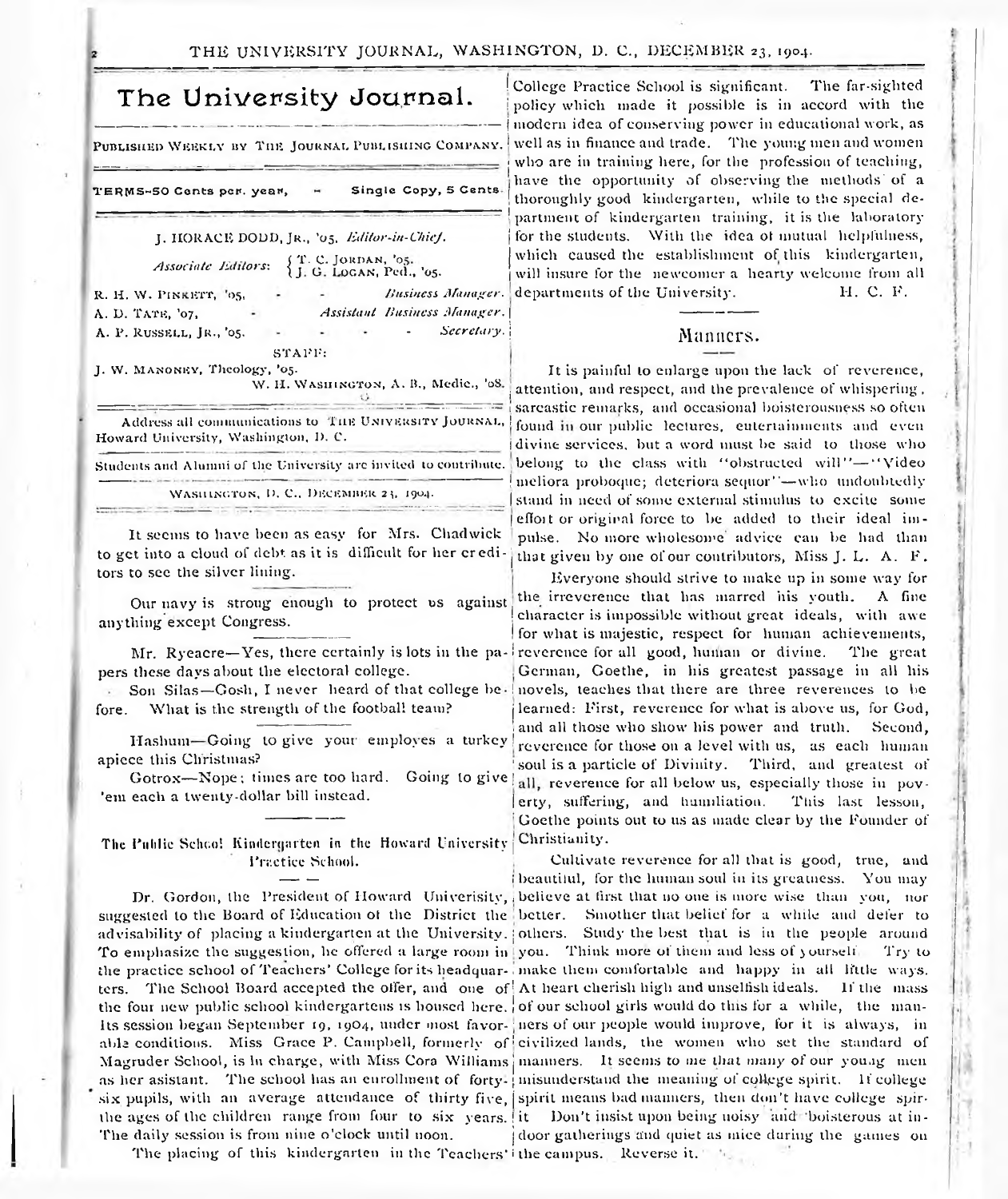THE UNIVERSITY JOURNAL, WASHINGTON, D.C., DECEMBER 23, 1904.

#### have YOU joined the Members have free access to private Quiz Room, and the study of Normal and Abnormal Specimens. Howard University Club? 239 OAK STREET, N. W. LIBRARY AND READING ROOMS An Ideal Place for Students<br>D. GROVER MONROE. Robert E. Lewis. D. GROVER MONROE, ROBERT E. LEWIS, Managers President. W. ALBERT TARLETON, Managers IF NOT, 'Twould be well to do so. Table 'd Hote, A la Carte. Boarding and Resident Members have equal privileges. To the Commercial Students. Howard University lately created a Commercial Department, for tne purpose of giving to the youth who de-1 sire it, a commercial training. After a careful review of the conditions of the commercial schools of this and : other countries, it was deemed not only advisable, but The Neale Publishing Co. Artistic Calling Cards, Wedding Invitations.

kind in lbs country a course which would meet the demands and needs of our country, and the colored race. There are many students who are entering upon the commercial course, and few of them realize the practical value of such training, and may not'Tor that reason devote themelves assiduously as they should to the pur-

necessary that we have in the greatest university of its |

f

suit of knowledge along commercial lines. To those who may fail to appreciate the value of the a full line of course before them, I would advise that they pursue with all the energy they have what is put before them, for more and more, it is evident that the man or woman who is a stenographer, typewriter, bookkeeper, or statistician is an indispensible factor in the commercial relations of the world.

The man or the woman who is proficient in these .subjects, should not feel upon coming from the school, that he has sufficient knowledge with which to go through life, for there are some things which theory cannot give you. But as you proceed upon your course of study; as you review the history of the commercial countries of the past, it will be observed that each country trained<br>its youth along the lines of its chief activity. And now its youth along the lines of its chief-activity. that America stands first among the commercial powers of to-day, Howard University has shown the ever present wisdom by creating for colored youth a Commercial Department. The University has exhibited equal wisdom by selecting as the head of the Commercial Department the foremost commercial educator of color in the country. I commend the Commercial Department upon the excellent showing it has made, for the field that lies before it is broad and full of promising possibilities.

The students should pursue with strenuousuess all that is put before them, for once the training is theirs,<br>they have an asset which is of the highest value. The they have an asset which is of the highest value. present is full of opportunity, and the future of promise, and to him who does his duty in the present will come success. H. J PINKETT, *Law Dept* 

We Need Your Patronage. We guarantee prompt attention to prespriptions compounded of purest drugs. A fair line of eigars, toilet articles, stationery, and candies. "Call on us and leave orders. Give us your support at  $10^{\circ}$  Howard and Brightwood Ave. A. GLANZMAN, MERCHANT TAILOR Suits to Order, #15 up. Pants to Order #5 up. PERFECT FIT GUARANTEED.

No. 1844 SEVENTH STREET, N. W. Work Done by First-Class Tailors. Cleaning and Repairing Nently Done.

College Stationery, and Engraving for all Purposes.

OFFICES:

WASHINGTON. 431 ELEVENTH STREET.

NEW YORK, FLAT IRON BUILDING.

A full line of  $\mathbb{C}^m$ H oliday Coods andSC inas T oys.

ALSO COMPLETE LINE OF BICYCLES AND SUNDRIES.

P. J. MENDELL & CO., 1726-1728 SEVENTH STREET, N. W.

ESTABLISHED 1874

## J. A. HOOVER

S f A T T S E

811 H-Street Northwest WASHINGTON, D.C.

BROWN'S CORNER,

Seventh and T Streets, N. W.

Men's Furnishings, Boots and Shoes.

ONE PRICE STORE.

#### F. R. HILYARD,

W atchmaker and Tlanufacturing Jeweler.

A full line of watches, clocks, and jewelry. Eyes examined<br>free. Fine watches and jewelry repairing. All work guar-<br>anteed one year. Work called for and delivered promptly. Send postal, ro per cent off for bringing with you this ad. 1827 Seventh Street Washington, D. C.

 $M.$  A. TAPPAN & CO., Headquarters for Athletic and Sporting Goods. College Pennants.

1330 F Street, X. W-

COLLEGE PENNANTS, HATS AMD CAPS AND<br>Sweaters. Sporting and Athletic Goods of Every Description for In and Out of Door<br>Sports. Running, Football, and All KINDS OF SHOES, FOR GYMNASIUM, &C.

D. N. WALFORD,<br>625 and 900 Pennsylvania Ave.. Washington, D. C.